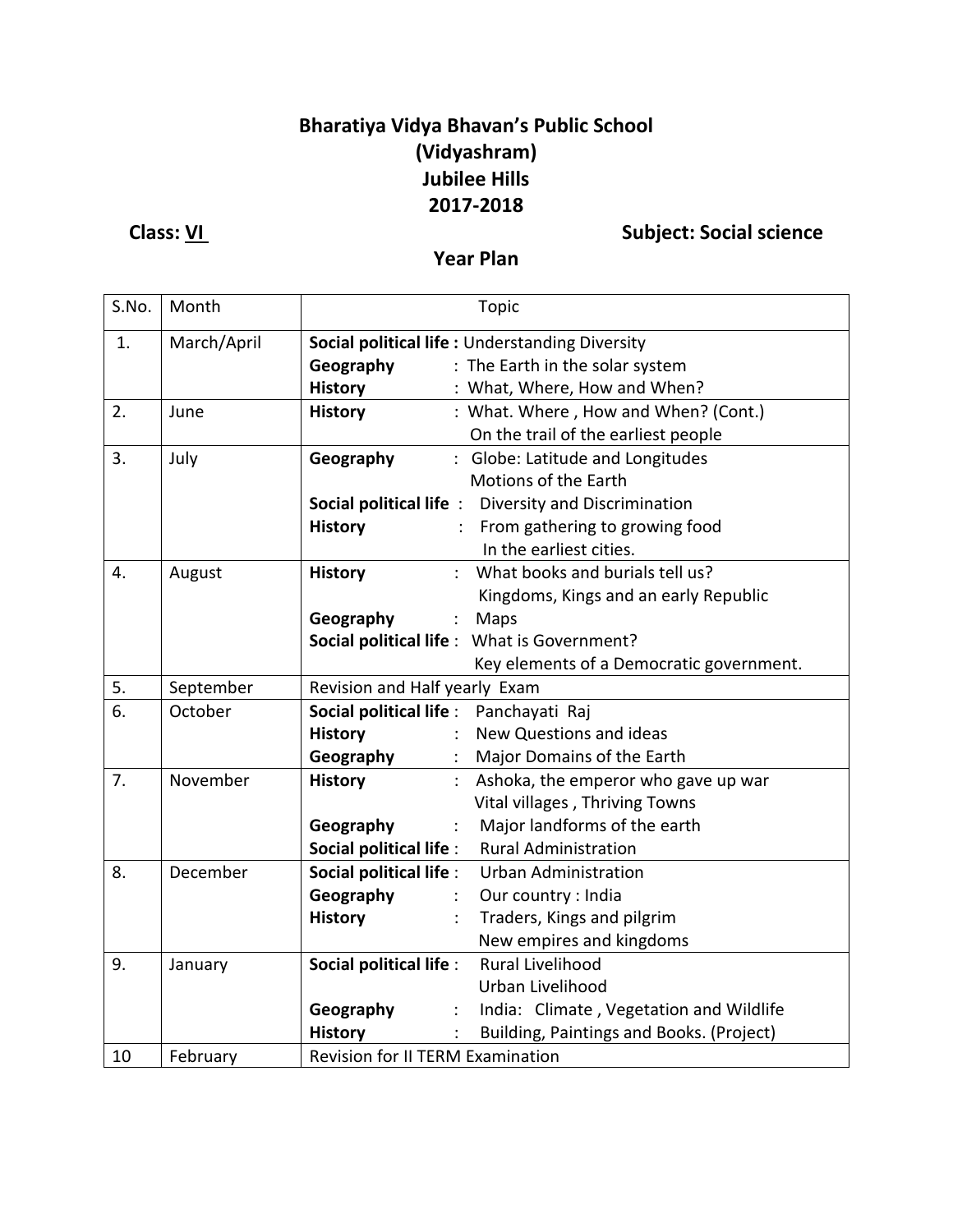# **Term I syllabus for Assessment**

| <b>Type of Assessment</b> | <b>Syllabus</b>                                                 |  |  |
|---------------------------|-----------------------------------------------------------------|--|--|
| Periodic test 1           | <b>Social political life:</b> Understanding Diversity           |  |  |
|                           | Geography<br>: The earth in the Solar System                    |  |  |
| Periodic test 2           | <b>History</b><br>: From gathering to growing food<br>$\bullet$ |  |  |
|                           | : Motions of the earth.<br>Geography                            |  |  |
| Half-Yearly examination   | Geography:                                                      |  |  |
|                           | The earth in the solar system                                   |  |  |
|                           | Globe: Latitudes and Longitudes                                 |  |  |
|                           | Motions of the earth                                            |  |  |
|                           | Maps                                                            |  |  |
|                           | <b>Social Political Life:</b>                                   |  |  |
|                           | <b>Understanding Diversity</b>                                  |  |  |
|                           | Diversity and Discrimination                                    |  |  |
|                           | What is Government?                                             |  |  |
|                           | Key elements of a Democratic government                         |  |  |
|                           | History:                                                        |  |  |
|                           | What, Where, How and Where?                                     |  |  |
|                           | On the trail of the earliest people                             |  |  |
|                           | From gathering to growing food                                  |  |  |
|                           | In earliest cities                                              |  |  |
|                           | What Books and Burial tell us?                                  |  |  |
|                           | Kingdoms, Kings and an early Republic                           |  |  |
|                           |                                                                 |  |  |
|                           |                                                                 |  |  |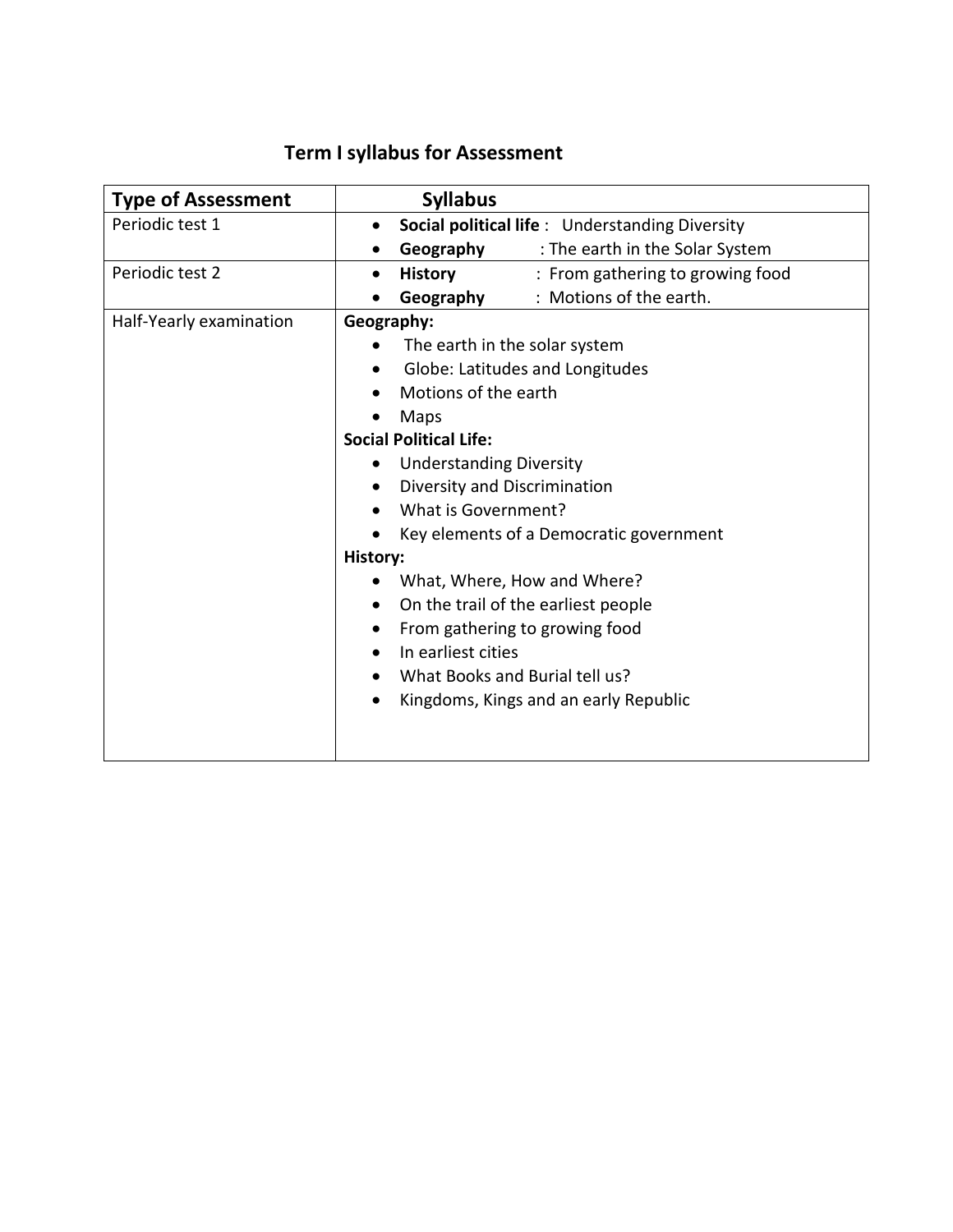|  |  | <b>Term II syllabus for Assessment</b> |
|--|--|----------------------------------------|
|--|--|----------------------------------------|

| <b>Type of Assessment</b> | <b>Syllabus</b>                                                  |
|---------------------------|------------------------------------------------------------------|
| Periodic test 3           | Geography: Major Domain of the earth                             |
|                           | <b>History</b><br>: Ashoka, the emperor who gave up war          |
| <b>Revision test</b>      | Geography: India: Climate, Vegetation and Wild Life<br>$\bullet$ |
|                           | : Traders, Kings and Pilgrims<br><b>History</b>                  |
| Annual examination        | Geography:                                                       |
|                           | Major Domain of the earth                                        |
|                           | Major Landform of the earth                                      |
|                           | Our country-India<br>٠                                           |
|                           | India: Climate Vegetation and Wildlife                           |
|                           | History:                                                         |
|                           | New Questions and Ideas                                          |
|                           | Ashoka, the emperor who gave up war                              |
|                           | Vital Village, Thriving towns<br>$\bullet$                       |
|                           | New empire and kingdoms                                          |
|                           | <b>Social Political Life:</b>                                    |
|                           | Panchayati Raj                                                   |
|                           | <b>Rural Administration</b>                                      |
|                           | <b>Urban Administration</b>                                      |
|                           | Rural Livelihood                                                 |
|                           | Urban Livelihood                                                 |
|                           | Globe: Latitudes and Longitude<br>(Term I syllabus)              |
|                           | Key element of a Democratic Government (Term I syllabus)         |
|                           |                                                                  |